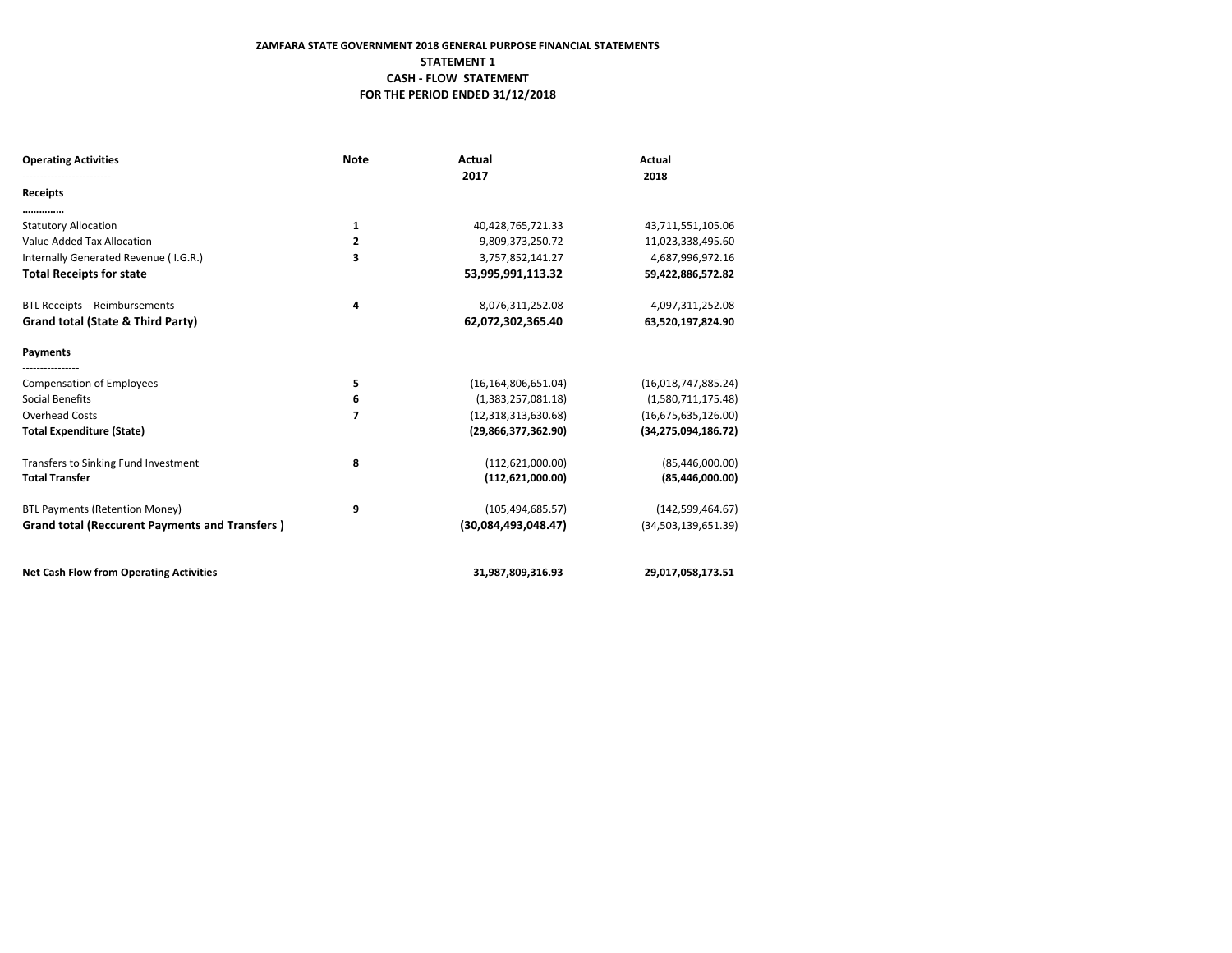#### **Investing Activities** ------------------------

| <b>Capital Expenditure by Main Functions</b>       |    |                       |                        |
|----------------------------------------------------|----|-----------------------|------------------------|
| <b>General Public Services</b>                     | 10 | (4, 198, 570, 485.95) | (5,407,251,803.40)     |
| Public Order and Safety                            |    |                       |                        |
| <b>Economic Affairs</b>                            | 11 | (8, 181, 012, 275.29) | $(4,692,978,534.44)$ . |
| <b>Environmental Protection</b>                    | 12 | (846,009,946.75)      |                        |
| Housing and Community Amenities                    | 13 | (3,518,298,312.00)    | $(1,200,000,000.00)$ . |
| Health                                             | 14 | (872, 913, 255.81)    | $(1,841,807,826.59)$ . |
| Recreation Culture and Religion                    |    |                       |                        |
| Education                                          | 15 | (4,249,624,643.53)    |                        |
| Social Protection                                  |    |                       | (3, 112, 990, 251.58)  |
| <b>Total Capital Expenditure by Main Functions</b> |    | (21,866,428,919.33)   | (16, 255, 028, 416.01) |
| <b>Cash Flow from Financing Activities</b>         |    |                       |                        |
| Proceeds from Aids and Grants                      | 16 | 894,871,318.63        | 572,867,413.13         |
| Proceeds from External Loans                       |    |                       |                        |
| Proceeds from Internal Loans                       | 17 | 5,418,000,000.00      |                        |
| Proceeds from internal Loans 14% Bonds             |    |                       |                        |
| Proceeds from Other Capital Receipts               |    |                       |                        |
| Budget support Programme (FGN)                     | 18 | 10,855,000,000.00     | 704,947,010.51         |
| Repayment of External Loans                        |    | (246, 495, 532.42)    | (206, 821, 961.71)     |
| Repayment Of internal loans 14% Bonds              | 19 | (742, 744, 117.80)    | (874, 376, 944.11)     |
| Internal Loans(14% Bond) -Interest Payment         | 20 | (1,005,050,016.38)    | (873, 417, 190.09)     |
| Repayment of Internal Loans                        | 21 | (3,845,344,744.70)    | (5,734,589,417.08)     |
| Internal Loans -Interest Payment                   | 22 | (4,711,900,790.83)    | (4,748,514,880.80)     |
| <b>Net Cash Flow From Financing Activities</b>     |    | 6,616,336,116.50      | (11, 159, 905, 970.15) |
| Net Surplus/(Deficit) for the Year                 |    | 16,737,716,514.10     | 1,602,123,787.35       |
| <b>Opening Balance</b>                             |    | 9,613,351,839.04      | 26,351,068,353.14      |
| <b>Closing Cash Balance</b>                        |    | 26,351,068,353.14     | 27,953,192,140.49      |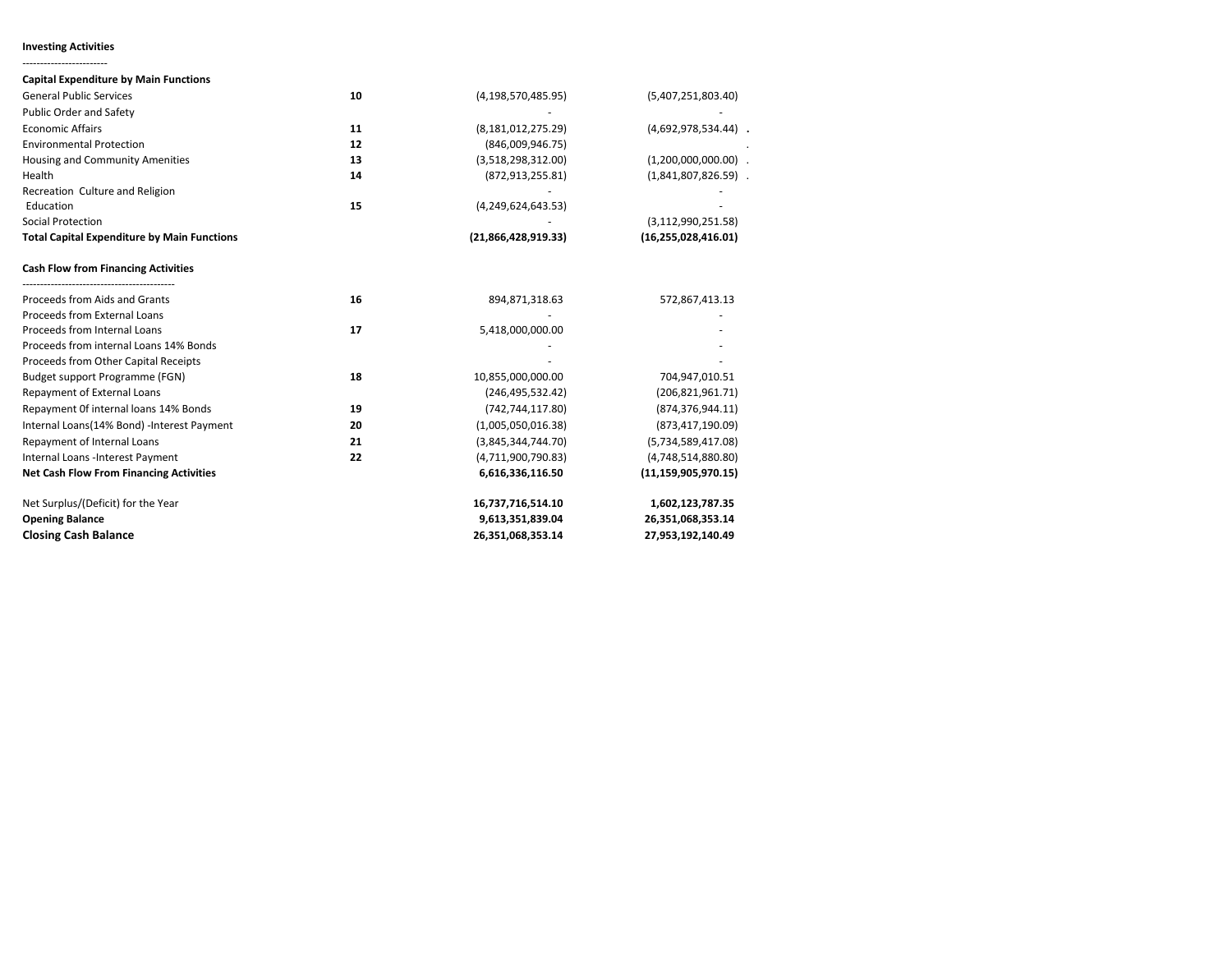| <b>Note 1 - Statutory Allocation</b> |    | <b>ACTUAL 2017</b> | <b>ACTUAL 2018</b> |  |
|--------------------------------------|----|--------------------|--------------------|--|
| <b>Statutory Revenue</b>             | 1A | 37,220,349,847.16  | 42,313,992,833.99  |  |
| Good And Valueble                    |    |                    |                    |  |
| <b>Excess Crude</b>                  |    |                    |                    |  |
| <b>Excess Bank Charges</b>           |    |                    | 431,617,369.63     |  |
| Refund Of Fed Roads                  | 1B | 1,674,591,584.45   |                    |  |
| Forex Distribution                   | 1C | 1,533,824,289.72   | 55,961,862.77      |  |
| <b>Exchange Gain</b>                 | 1D |                    | 909,979,038.67     |  |
| <b>Transfer from FAAC</b>            | 1E |                    |                    |  |
| TOTAL                                |    | 40,428,765,721.33  | 43,711,551,105.06  |  |
| 1A-Statutory Revenue                 |    | ACTUAL 2017        | <b>ACTUAL 2018</b> |  |
| January                              |    | 1,995,044,721.17   | 3,347,859,511.69   |  |
| February                             |    | 2,364,518,312.89   | 3,319,178,569.13   |  |
| March                                |    | 2,250,864,277.20   | 3,428,534,279.24   |  |
| April                                |    | 2,504,048,637.91   | 2,960,138,269.16   |  |
| May                                  |    | 2,343,473,362.28   | 3,677,868,818.31   |  |
| June                                 |    | 2,652,795,469.60   | 3,577,452,060.60   |  |
| July                                 |    | 4,346,026,607.13   | 3,722,720,801.71   |  |
| August                               |    | 3,012,119,205.10   | 3,591,485,774.14   |  |
| September                            |    | 4,417,344,912.55   | 3,658,900,594.98   |  |
| October                              |    | 3,584,711,415.12   | 3,505,338,164.90   |  |
| November                             |    | 3,496,861,556.67   | 3,785,441,277.58   |  |
| December                             |    | 4,252,541,369.54   | 3,739,074,712.55   |  |
| <b>TOTAL:</b>                        |    | 37,220,349,847.16  | 42,313,992,833.99  |  |
| <b>1B-Excess PPT</b>                 |    | <b>ACTUAL 2017</b> | <b>ACTUAL 2018</b> |  |
| January                              |    | 262,302,027.15     |                    |  |
| February                             |    | 371,209,389.51     |                    |  |
| March                                |    | 371,514,408.60     |                    |  |
| April                                |    | 135,791,783.92     |                    |  |
| May                                  |    | 124,600,381.29     |                    |  |
| June                                 |    | 409,173,593.98     |                    |  |
| July                                 |    |                    |                    |  |
| August                               |    |                    |                    |  |
| September                            |    |                    |                    |  |
| October                              |    |                    |                    |  |
| November                             |    |                    |                    |  |
| December                             |    |                    |                    |  |
| TOTAL:                               |    | 1,674,591,584.45   |                    |  |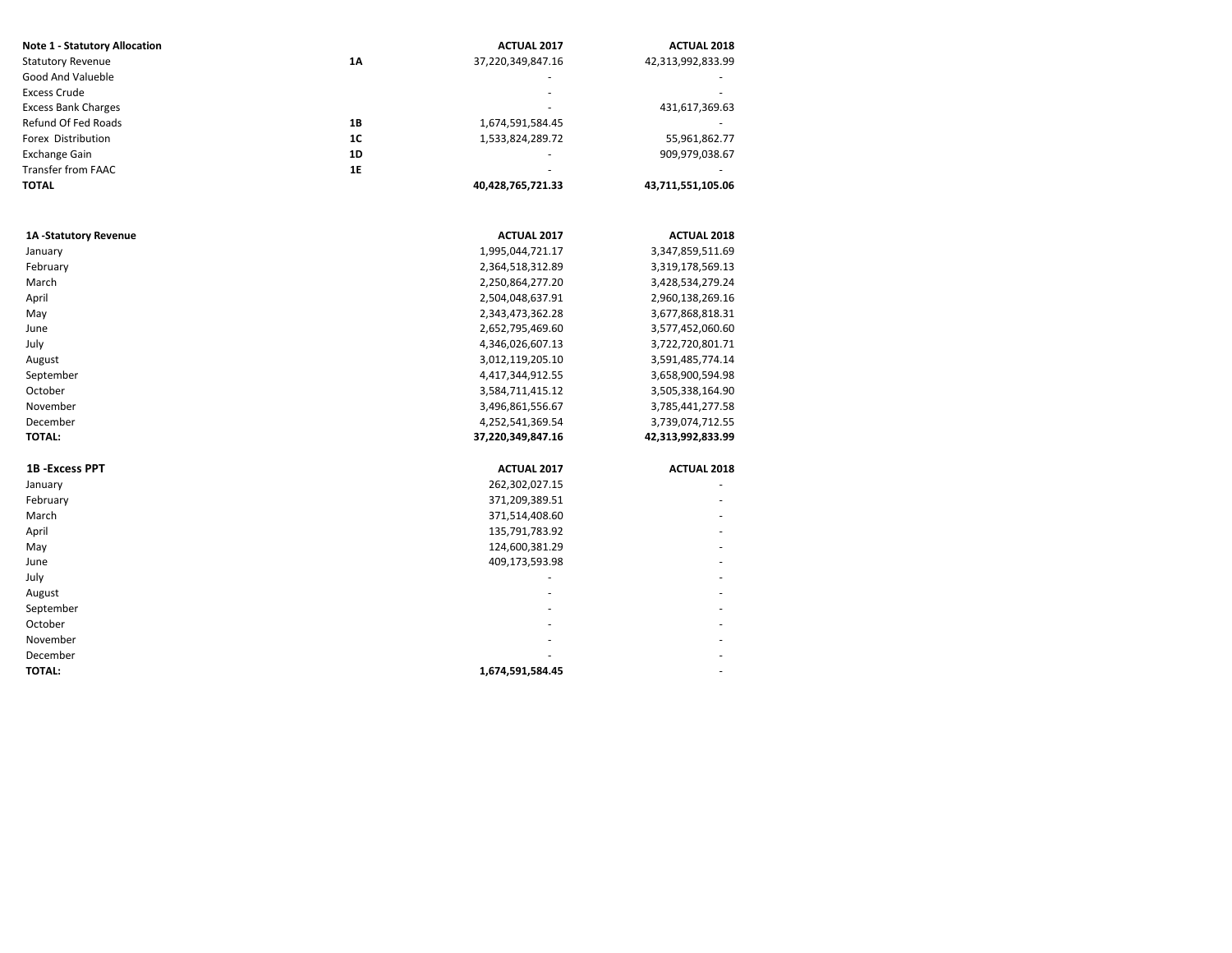| 1C - Exchange Gain             | <b>ACTUAL 2017</b> | ACTUAL 2018        |
|--------------------------------|--------------------|--------------------|
| January                        | 330,258,751.04     | 187,697,726.37     |
| February                       | 300,650,581.30     |                    |
| March                          | 249,234,847.68     |                    |
| April                          | 415,397,820.92     | 381,447,951.20     |
| May                            | 238,282,288.78     |                    |
| June                           |                    |                    |
| July                           |                    | 150,625,399.48     |
| August                         |                    | 152,677,055.34     |
| September                      |                    |                    |
| October                        |                    | 30,871,864.64      |
| November                       |                    |                    |
| December                       |                    | 6,659,041.64       |
| <b>TOTAL:</b>                  | 1,533,824,289.72   | 909,979,038.67     |
| <b>1D - Forex Distribution</b> | <b>ACTUAL 2017</b> | <b>ACTUAL 2018</b> |
| January                        |                    |                    |
| February                       |                    |                    |
| March                          |                    |                    |
| April                          |                    |                    |
| May                            |                    | 2,937,149.60       |
| June                           |                    |                    |
| July                           |                    | 51,328,953.21      |
| August                         |                    |                    |

| nugust            |                          |                          |
|-------------------|--------------------------|--------------------------|
| September         | ۰                        | ۰                        |
| October           | $\sim$                   | 1,695,759.96             |
| November          | $\sim$                   | $\overline{\phantom{a}}$ |
| December          | ۰                        | $\overline{\phantom{a}}$ |
| <b>TOTAL:</b>     | ٠                        | 55,961,862.77            |
| 1E - Bank Charges | ACTUAL 2017              | <b>ACTUAL 2018</b>       |
| January           |                          | $\overline{\phantom{a}}$ |
| February          | $\overline{\phantom{a}}$ | -                        |
| March             | $\overline{\phantom{a}}$ | 4.589.313.75             |

| March         | -                        | 4,589,313.75   |
|---------------|--------------------------|----------------|
| April         |                          |                |
| May           | $\overline{\phantom{0}}$ | -              |
| June          | -                        |                |
| July          | -                        |                |
| August        | -                        |                |
| September     | -                        |                |
| October       | -                        |                |
| November      | -                        | -              |
| December      | -                        | 427,028,055.88 |
| <b>TOTAL:</b> |                          | 431,617,369.63 |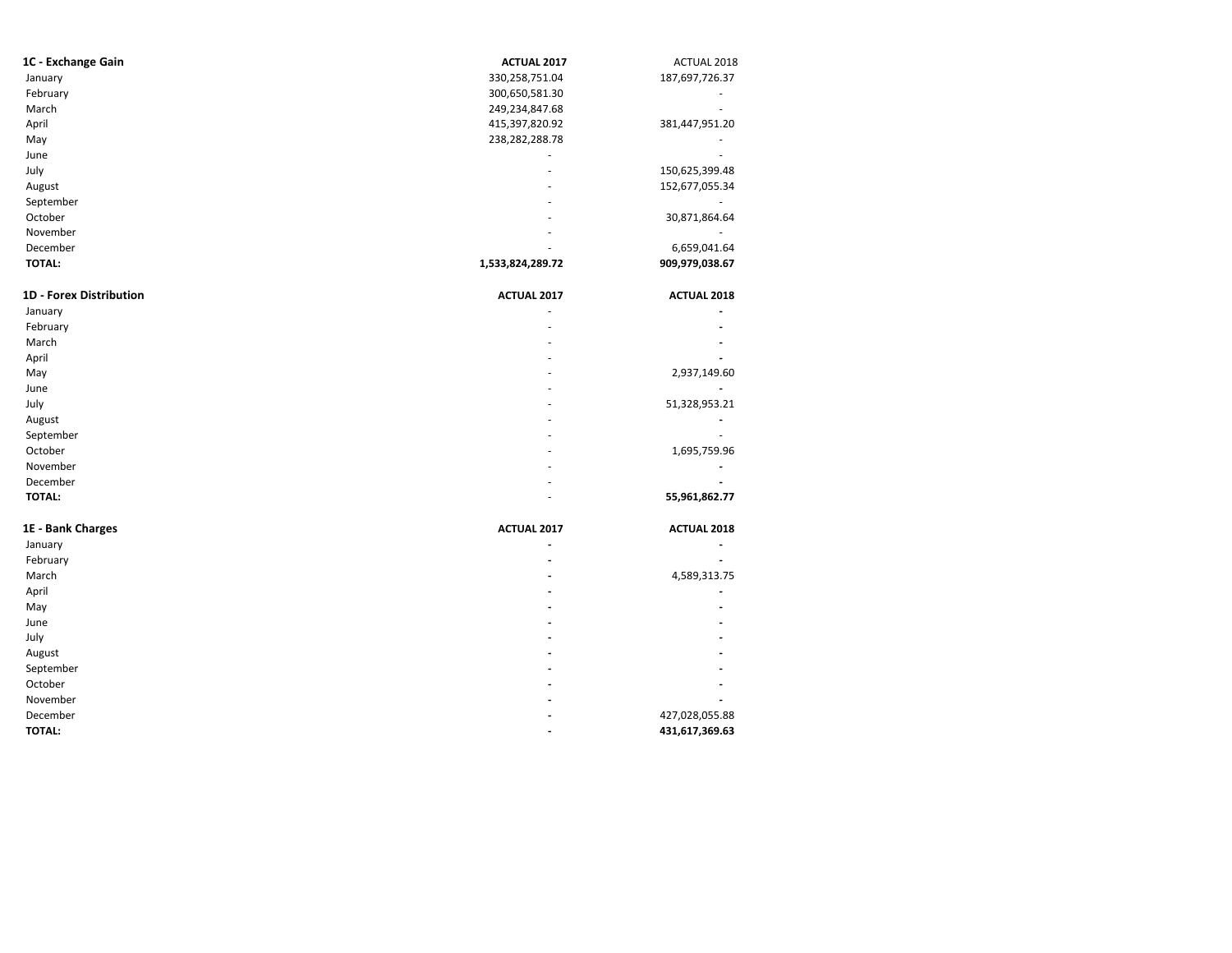| Note 2 - V. A. T                               | <b>ACTUAL 2017</b> | <b>ACTUAL 2018</b> |
|------------------------------------------------|--------------------|--------------------|
| January                                        | 797,544,431.04     | 849,307,279.43     |
| February                                       | 763,965,972.05     | 982,935,839.03     |
| March                                          | 711,284,517.47     | 911,572,982.17     |
| April                                          | 797,549,464.82     | 850,631,205.15     |
| May                                            | 851,620,899.43     | 876,782,321.74     |
| June                                           | 814,084,978.58     | 947,747,439.98     |
| July                                           | 825,525,354.20     | 864,873,256.82     |
| August                                         | 810,037,188.69     | 802,885,460.02     |
| September                                      | 874,474,991.25     | 1,155,520,668.50   |
| October                                        | 837,861,019.17     | 796,064,467.19     |
| November                                       | 908,275,820.59     | 1,057,840,451.79   |
| December                                       | 817,145,613.43     | 927,177,123.78     |
| <b>TOTAL:</b>                                  | 9,809,370,250.72   | 11,023,338,495.60  |
| Note 3 - Internally Generated Revenue (I.G.R.) |                    |                    |
|                                                | <b>ACTUAL 2017</b> | <b>ACTUAL 2018</b> |
| Taxes                                          | 2,267,532,925.49   | 2,438,467,944.53   |
| Licenses                                       | 11,340,340.00      | 17,733,985.00      |
| Fees                                           | 27,624,882.71      | 76,797,686.50      |
| Fines                                          |                    |                    |
| Sales                                          | 1,181,564,877.00   | 1,844,987,537.50   |
| Earnings                                       |                    |                    |
| Rent on Government Property                    |                    | 102,290.00         |
| Rent on Lands Other General                    | 4,256,000.00       |                    |
| <b>Investments General</b>                     |                    |                    |
| Interest                                       | 10,132,970.00      |                    |
| Re-Imbursements                                |                    |                    |
| Miscelleneous                                  | 255,400,146.07     | 309,907,528.63     |
| Sub-Total                                      | 3,757,852,141.27   | 4,687,996,972.16   |
| Note 4 - BTL Receipts - Re-imbursement         | ACTUAL 2017        | <b>ACTUAL 2018</b> |
| Transfer from MLG&CA                           | 3,979,000,000.00   |                    |
| Transfer from Incorporated                     |                    |                    |
| Transfer from Sub-Treasurer                    |                    |                    |
| Maikassu General enterprise                    |                    |                    |
| Transfer from Ministry of Agriculture          |                    |                    |
| <b>Unclaimed Salary</b>                        |                    |                    |
| Refund of ISPO                                 | 4,097,311,252.08   | 4,097,311,252.08   |
| <b>TOTAL:</b>                                  | 8,076,311,252.08   | 4,097,311,252.08   |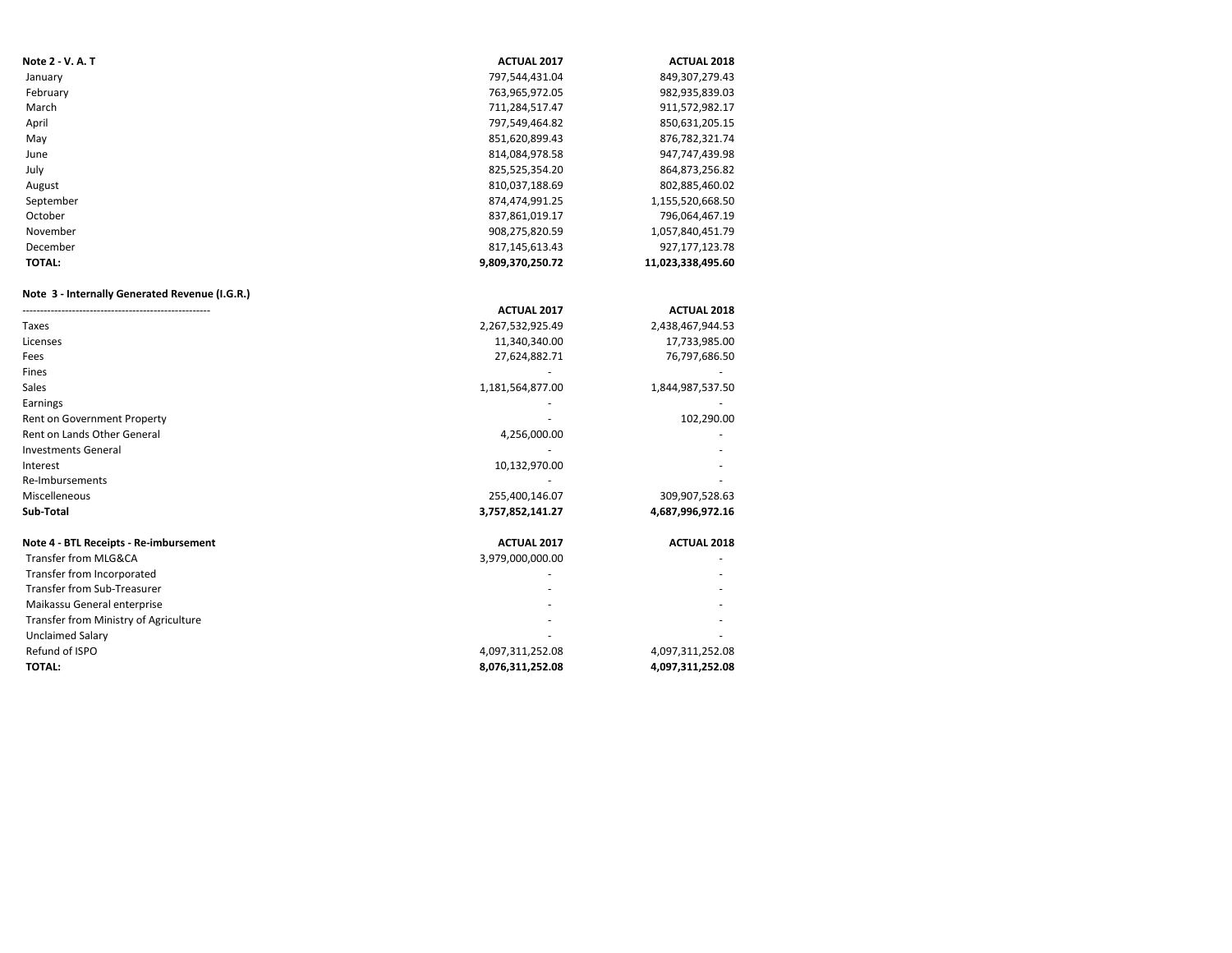## **Payments**

**………………..**

| Note 5 - Compensation of Employees                                       | <b>ACTUAL 2017</b>                                         | <b>ACTUAL 2018</b>                                         |
|--------------------------------------------------------------------------|------------------------------------------------------------|------------------------------------------------------------|
| Note 5A - Personnel Cost<br>Note 5B - Consolidated Revenue Fund Chargers | 14,678,515,485.99<br>1,486,291,165.05<br>16,164,806,651.04 | 14,506,180,521.40<br>1,512,567,363.84<br>16,018,747,885.24 |
| Note 5A - Personnel Cost                                                 | <b>ACTUAL 2017</b>                                         | <b>ACTUAL 2018</b>                                         |
| Administrative department                                                | 446,170,565.59                                             | 460,695,661.03                                             |
| cabinet affairs and general service                                      | 360,604,222.18                                             | 13,210,555.00                                              |
| civil service commission                                                 | 6,721,230.00                                               | 7,002,385.00                                               |
| dept. for special service & home affairs                                 | 10,389,187.80                                              | 132,000,000.00                                             |
| deputy governor's office                                                 | 18,921,922.00                                              | 18,741,098.00                                              |
| directorate for rural water supply                                       | 10,779,231.00                                              | 12,344,639.00                                              |
| directorate for government project                                       | 18,221,563.00                                              | 16,346,631.00                                              |
| directorate of afforestation                                             | 49,501,224.00                                              | 47,848,828.00                                              |
| directorate of commud, mark & distributions                              | 22,165,788.00                                              | 19,068,194.00                                              |
| directorate of information and communication                             | 3,285,552.00                                               | 3,155,123.00                                               |
| directorate of political affairs                                         | 1,347,408.00                                               | 1,287,450.00                                               |
| directorate of quranic school welfare                                    | 3,492,054.00                                               | 2,992,287.00                                               |
| directorate of rural electrification                                     | 32,291,122.22                                              | 51,950,929.25                                              |
| directorate of sports development                                        | 70,419,065.20                                              | 69,662,583.00                                              |
| directorate of zapa                                                      | 2,849,596.00                                               | 2,632,693.00                                               |
| Establishment pension and management services                            | 202,874,757.65                                             | 206,273,303.14                                             |
| Government house                                                         | 57,610,022.13                                              | 47,739,514.00                                              |
| High court of justice                                                    | 298,068,408.03                                             | 217,676,284.81                                             |
| Hisbah commission                                                        | 133,539,566.00                                             | 118,379,294.00                                             |
| Judiciary service commission                                             | 37,285,813.20                                              | 42,381,107.00                                              |
| law reform commission                                                    | 3,307,977.30                                               | 3,299,116.65                                               |
| local government audit                                                   | 31,535,828.62                                              | 38,295,709.34                                              |
| ministry for religious affairs                                           | 27,275,135.16                                              | 27,939,699.23                                              |
| directorate of protocol                                                  | 18,845,018.80                                              | 17,027,834.25                                              |
| ministry of agriculture and natural resources                            | 63,353,493.00                                              | 83,817,256.75                                              |
| ministry of animal health                                                | 165,873,953.07                                             | 145,717,259.88                                             |
| ministry of budget and economic planning                                 | 26,507,601.00                                              | 27,619,761.04                                              |
| ministry of commerce and industry                                        | 36,239,264.47                                              | 34,882,761.18                                              |
| ministry of culture & tourism                                            | 5,873,087.00                                               | 5,642,876.00                                               |
| ministry of education                                                    | 496,150,695.38                                             | 334,695,919.35                                             |
| ministry of environment                                                  | 31,172,473.34                                              | 26,157,780.80                                              |
| ministry of finance                                                      | 378,270,980.20                                             | 364,448,013.03                                             |
| ministry of health                                                       | 165,873,953.07                                             | 159,912,690.88                                             |
| ministry of housing & town planning                                      | 13,408,420.00                                              | 12,975,056.00                                              |
| ministry of information                                                  | 18,198,597.38                                              | 16,602,197.60                                              |
| ministry of justice                                                      | 102,619,278.59                                             | 108,669,332.68                                             |
| state council of chiefs                                                  | 39,259,372.52                                              | 3,142,022.00                                               |
| ministry of I/govt. & cheiftaincy affairs                                | 31,301,444.04                                              | 31,991,938.37                                              |
| ministry of land and survey                                              | 27,272,713.00                                              | 26,195,138.00                                              |
| ministry of rural development                                            | 24,950,094.00                                              | 20,186,167.00                                              |
| Ministry of science and technology education                             | 41,021,295.99                                              | 18,494,924.51                                              |
| Ministry of transport                                                    | 13,757,422.00                                              | 11,041,580.00                                              |
| Ministry of water resources                                              | 42,318,604.00                                              | 38,173,441.00                                              |
| Ministry of women & children affairs                                     | 83,714,384.26                                              | 98,468,694.26                                              |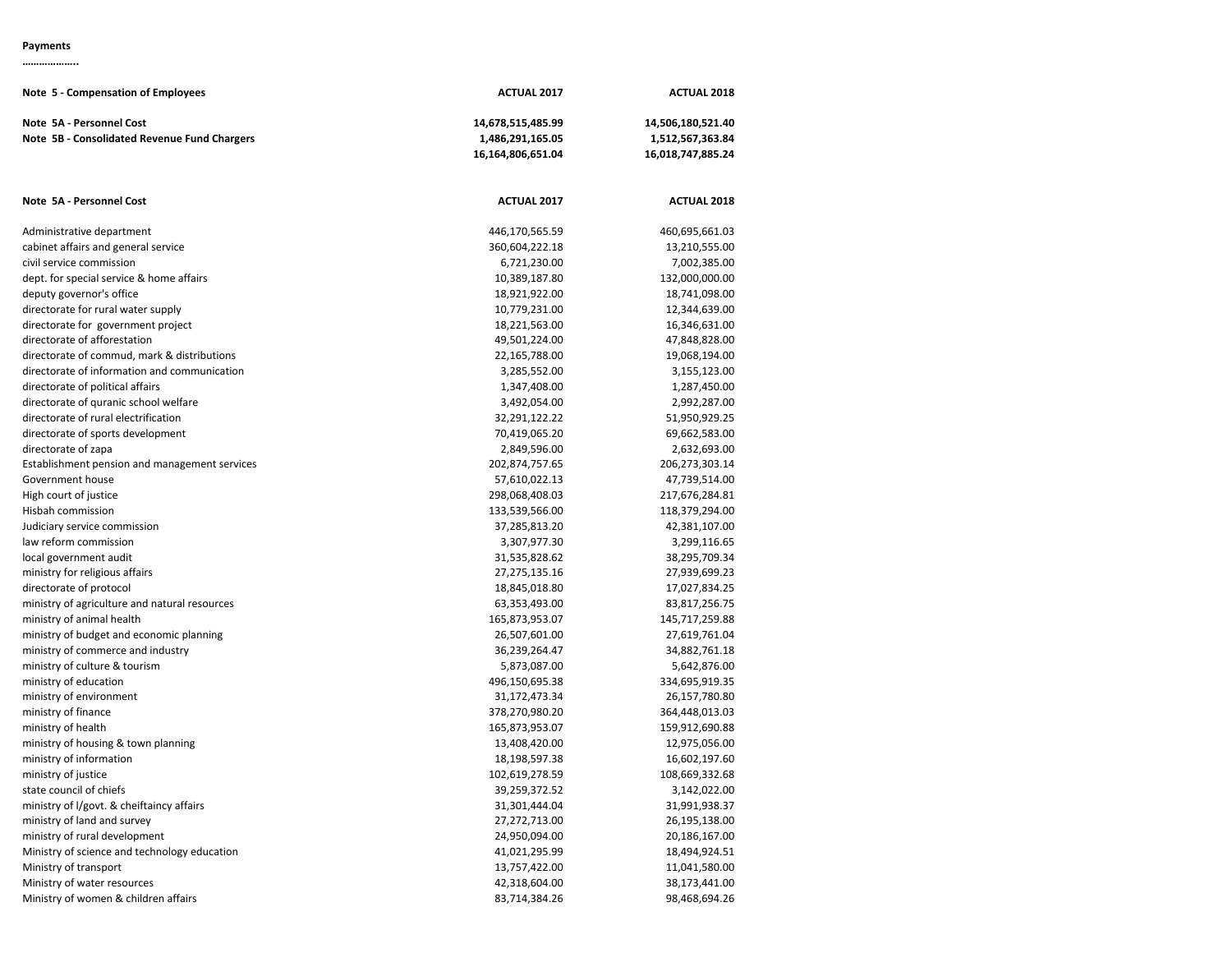| Ministry of works                                   | 99,468,753.20    | 96,022,844.70    |
|-----------------------------------------------------|------------------|------------------|
| Ministry of youth empowerment and skills aquisition | 24,789,641.81    | 39,796,315.00    |
| Office of the auditor general                       | 42,252,049.26    | 49,771,402.39    |
| Pension commission                                  | 3,731,531.00     | 3,714,132.00     |
| Public complain commission                          | 3,472,461.00     | 3,686,440.26     |
| Religious preaching commission                      | 880,644,000.00   | 1,704,878,866.00 |
| Shari'ah research                                   | 5,070,776.00     | 5,223,203.00     |
| sharia court of appeal                              | 405,143,110.12   | 466,408,252.26   |
| state house of assembly                             | 90,360,969.50    | 69,902,812.96    |
| zamfara state enviromental sanitation agency        | 268,867,821.38   | 235,886,461.84   |
| dir of bereau of statistic                          | 19,917,738.16    | 21,899,745.50    |
| 2nd livestock development project                   | 889,936.00       | 276,507.00       |
| Abdu Gusau Polytechnic                              | 346,883,144.02   | 404,069,470.01   |
| Agency for inter community relations                | 1,716,300.00     | 1,661,858.00     |
| Agency for Inter Party Relation                     | 2,358,788.00     | 2,570,794.00     |
| Agency for nomadic education                        | 50,242,175.06    | 46,967,981.20    |
| Agency for non-governmetel                          | 1,721,915.00     | 1,924,255.00     |
| Agency for quranic tajjwed                          | 72,677,523.00    | 79,003,721.00    |
| Arabic and islamic education board                  | 539,272,544.89   | 50,307,324.43    |
| Aollege for agriculture and animal science bakura   | 221,580,782.09   | 23,401,901.90    |
| College of education maru                           | 373,105,742.00   | 371,661,146.80   |
| Council for art and and culture                     | 15,064,702.00    | 15,604,185.00    |
| Female education board                              | 806,996,233.13   | 769,982,302.98   |
| Fertilizer bleding company                          | 9,376,302.00     | 9,219,716.00     |
| Fire service                                        | 31,489,752.66    | 66,961,736.34    |
| Government printing                                 | 4,784,882.00     | 4,595,338.00     |
| Gusau amusement park                                | 6,289,281.00     | 6,460,658.00     |
| Gusau central market                                | 32,992,430.00    | 30,917,109.00    |
| History bureau                                      | 3,952,192.00     | 5,292,849.36     |
| Hospitals service management board                  | 2,426,865,000.55 | 2,785,483,709.78 |
| Hotels management board                             | 6,979,528.00     | 4,833,906.00     |
| King fahad women and childrens hospital             | 63,906,812.18    | 63,723,946.74    |
| Liason office kaduna                                | 9,385,864.00     | 8,623,049.00     |
| Local government pension board                      | 6,297,023.00     | 5,638,325.00     |
| Pilgrims welfare agency                             | 1,877,864.00     | 12,615,847.00    |
| Ruwatsan                                            | 6,217,492.00     | 3,630,533.00     |
| State housing cooperation                           | 6,644,266.23     | 4,439,621.00     |
| Scholarship board                                   | 176,225,734.84   | 7,389,577.80     |
| School of health technology tsafe                   | 159,999,321.33   | 178,393,576.37   |
| School of nursing and midwifery                     | 326,292,351.99   | 168,284,630.51   |
| Science and technology education board              | 122,312,681.05   | 301,014,838.72   |
| Secondry schoolfeeding agency                       | 4,939,900.00     | 134,849,123.10   |
| State library board                                 | 7,595,922.00     | 6,785,422.00     |
| Teachers services board                             | 1,315,932,618.50 | 1,290,026,979.79 |
| Ulama'u consultative council                        | 29,353,872.00    | 29,353,872.00    |
| Universal basic education board                     | 222,685,800.00   | 114,967,800.00   |
| Water board                                         | 86,761,995.00    | 81,879,863.10    |
| Yariman bakura specialist hospital                  | 764,340,047.24   | 772,689,345.76   |
| Zacarep                                             | 153,251,678.00   | 147,293,327.00   |
| Zacas gusau                                         | 221,225,581.49   | 243,527,824.00   |
| Zakkat board                                        | 12,002,386.00    | 11,863,193.00    |
| Zamafara state printing and publishing company      | 31,414,589.52    | 32,906,438.86    |
| Zamfara agricultural development project            | 173,008,008.74   | 147,718,502.94   |
| Zamfara agricultural supply company                 | 51,404,006.00    | 44,588,574.00    |
| Zamfara investment company                          | 7,694,309.00     | 5,757,341.00     |
| Zamfara roads maintenance agency                    | 4,322,942.00     | 3,942,022.00     |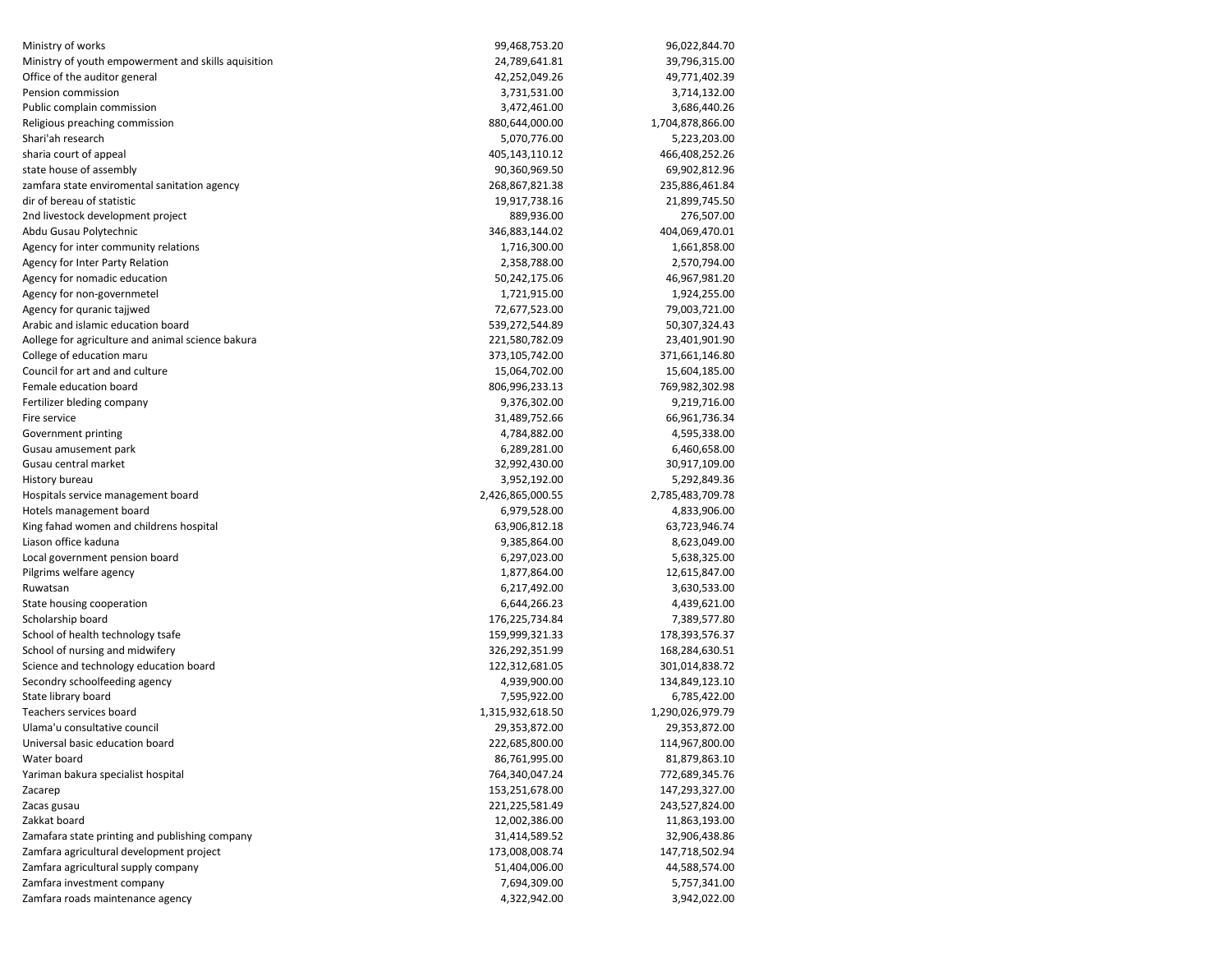| Zamfara state election matters               | 2,144,060.00       | 2,070,713.00       |
|----------------------------------------------|--------------------|--------------------|
| Zamfara state forestry ii project            | 18,763,124.78      | 17,334,531.17      |
| Zamfara state mass education board           | 101,085,649.88     | 98,942,227.00      |
| Zamfara broadcasting coorperation            | 84,647,974.60      | 9,155,123.00       |
| Zamfara urban and regional planning board    | 33,184,221.60      | 31,601,678.80      |
| <b>TOTAL</b>                                 | 14,678,515,485.99  | 14,506,180,521.40  |
| Note 5B - Consolidated Revenue Fund Chargers | <b>ACTUAL 2017</b> | <b>ACTUAL 2018</b> |
| 430 High Court Judges                        | 100,309,082.32     | 116,809,922.32     |
| 430 State Auditor General                    | 7,794,106.71       | 8,359,476.00       |
| 430 Local Government Auditor General         | 7,599,528.00       | 8,359,476.00       |
| 430 Civil Service Commission                 | 16,692,828.00      | 15,301,759.00      |
| 430 Local Government Service Commission      | 3,997,512.00       | 5,638,325.00       |
| 430 State Independent Electoral Commission   | 19,718,166.00      | 19,286,727.00      |
| 430 Assembly Services Commission             | 36,579,611.50      | 45,420,589.00      |
| 430 Anti-Corruption Commission               | 9,061,220.00       | 8,851,979.00       |
| 430 Cabinet Affairs Consolidated             | 1,276,739,110.52   | 1,276,739,110.52   |
| 430 ZACSDP                                   | 7,800,000.00       | 7,800,000.00       |
| <b>TOTAL:</b>                                | 1,486,291,165.05   | 1,512,567,363.84   |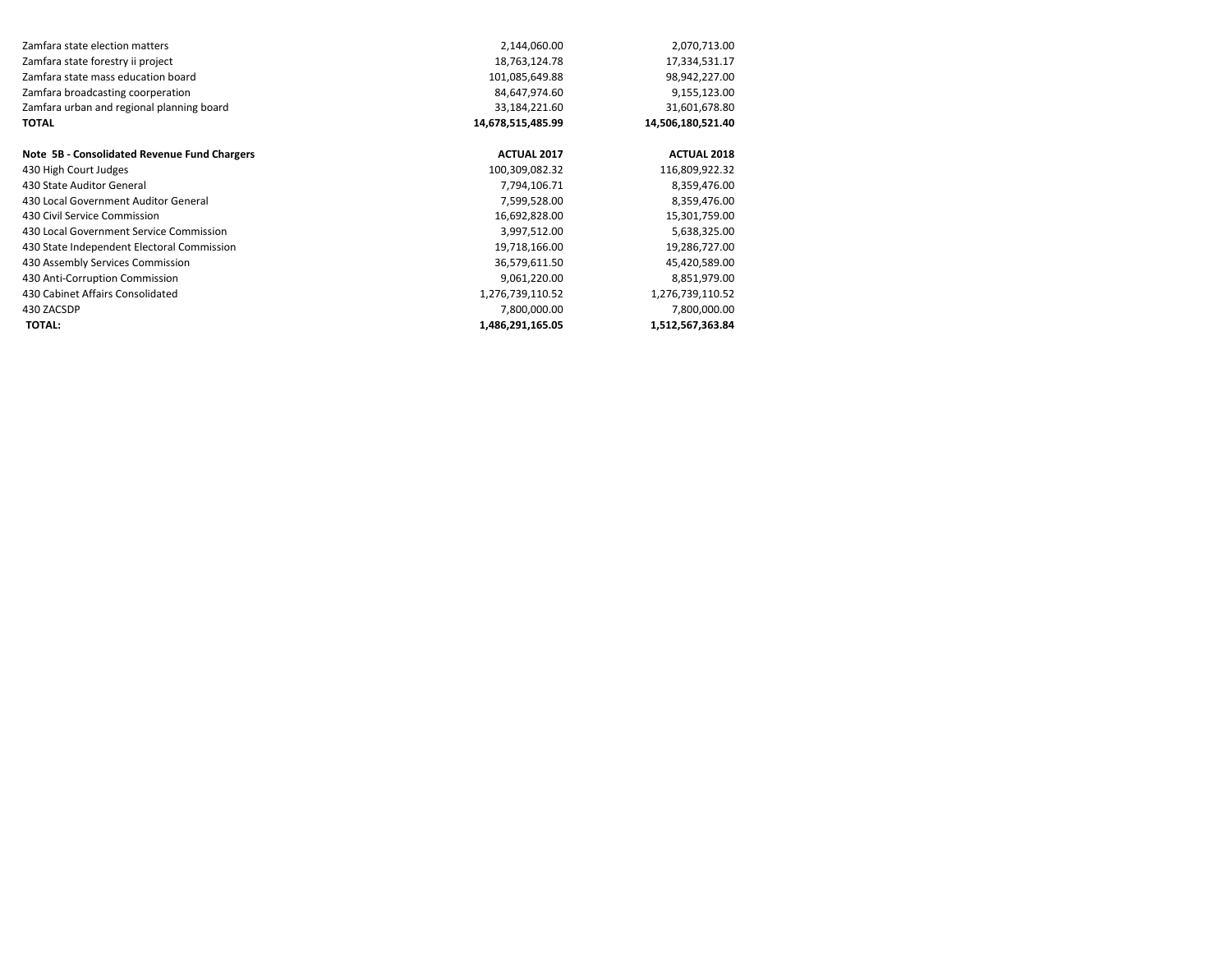### **Note 6 - Social Benefits**

| <b>Gratuity Paid</b>                              |    | (195, 134, 322.99)    | (197, 859, 659.48)    |
|---------------------------------------------------|----|-----------------------|-----------------------|
| Pension                                           |    | (1, 183, 784, 042.67) | (1, 299, 604, 375.64) |
| Death Benefits                                    |    |                       | (71, 332, 708.63)     |
| Contract GratuityPaid                             |    | (4,338,715.52)        | (11, 914, 431.73)     |
| Govt 10% Contribution to Pension                  |    |                       |                       |
| Sub total                                         |    | (1,383,257,081.18)    | (1,580,711,175.48)    |
| Note 7 - Overhead Costs                           |    |                       |                       |
| Overhead Cost (MDAs)                              | 7A | 9,772,819,695.23      | 12,128,981,880.50     |
| Overhead Cost (Parastatals)                       | 7B | 2,545,493,935.45      | 4,546,653,245.50      |
| Total                                             |    | 12,318,313,630.68     | 16,675,635,126.00     |
| Note 7A - Overhead Costs (MDAs)                   |    | <b>ACTUAL 2017</b>    | <b>ACTUAL 2018</b>    |
| Ministry of Justice                               |    | 42,549,539.00         | 69,452,920.00         |
| Min. of Budget & Economic Planning                |    | 60,197,128.00         | 36,500,000.00         |
| Min. Of Education                                 |    | 731,199,354.02        | 507,344,900.00        |
| Min. Of Health                                    |    | 206,800,785.00        | 87,720,700.00         |
| Min. for Rel. Affairs                             |    | 451,297,074.00        | 422,620,800.00        |
| Min. for Youth & Skills Acquisition               |    | 14,285,886.00         | 12,000,000.00         |
| Min. of Housing & T/P                             |    | 10,450,000.00         | 71,657,250.00         |
| Min. of Lands & Survey                            |    |                       | 60,984,800.00         |
| Min. of Agriculture                               |    | 10,093,602.00         | 7,000,000.00          |
| Min of Commerce                                   |    | 8,580,641.00          | 7,000,000.00          |
| Min. Of Environment                               |    | 11,390,600.00         | 11,126,780.00         |
| Min. of Women & Children Affairs                  |    | 44,366,150.00         | 8,720,000.00          |
| Min. of Information                               |    | 141,056,095.04        | 60,000,000.00         |
| Min. for Rural Development                        |    | 14,285,886.00         | 9,758,000.00          |
| Min. for Water Resources                          |    | 82,463,151.00         | 83,010,000.00         |
| Min. of Works                                     |    | 11,221,730.05         | 8,440,000.00          |
| Min. of Higher Education                          |    | 3,147,500.00          | 7,000,000.00          |
| Min. of Water Resources(Running cost of machines) |    |                       | 9,975,000.00          |
| Min. of Finance                                   |    | 777,738,951.79        | 1,370,505,089.50      |
| Deputy Governor                                   |    | 280,473,668.83        | 139,207,500.00        |
| CR High Court                                     |    | 258,950,524.00        | 148,060,262.00        |
| CR Shari'a Court                                  |    | 122,742,285.76        | 120,000,000.00        |
| Yariman Bakura Specialist                         |    | 73,211,723.00         | 132,230,000.00        |
| PS Govt. House                                    |    | 572,559,206.00        | 160,000,000.00        |
| House Assebly                                     |    | 1,193,531,802.50      | 1,227,702,188.00      |
| PS SSG                                            |    | 911,404,311.00        | 678,734,000.00        |
| Chief of Staff                                    |    |                       | 80,000,000.00         |
| OEG/PPS                                           |    | 2,223,303,000.00      | 3,965,000,000.00      |
| Protocol                                          |    | 719,376,000.00        | 1,122,331,000.00      |
| PS Establishment                                  |    | 3,135,000.00          | 32,500,000.00         |
| <b>Cabinet Affairs</b>                            |    | 1,244,230,599.00      | 1,472,400,691.00      |
| <b>TOTAL</b>                                      |    | 9,772,819,695.23      | 12,128,981,880.50     |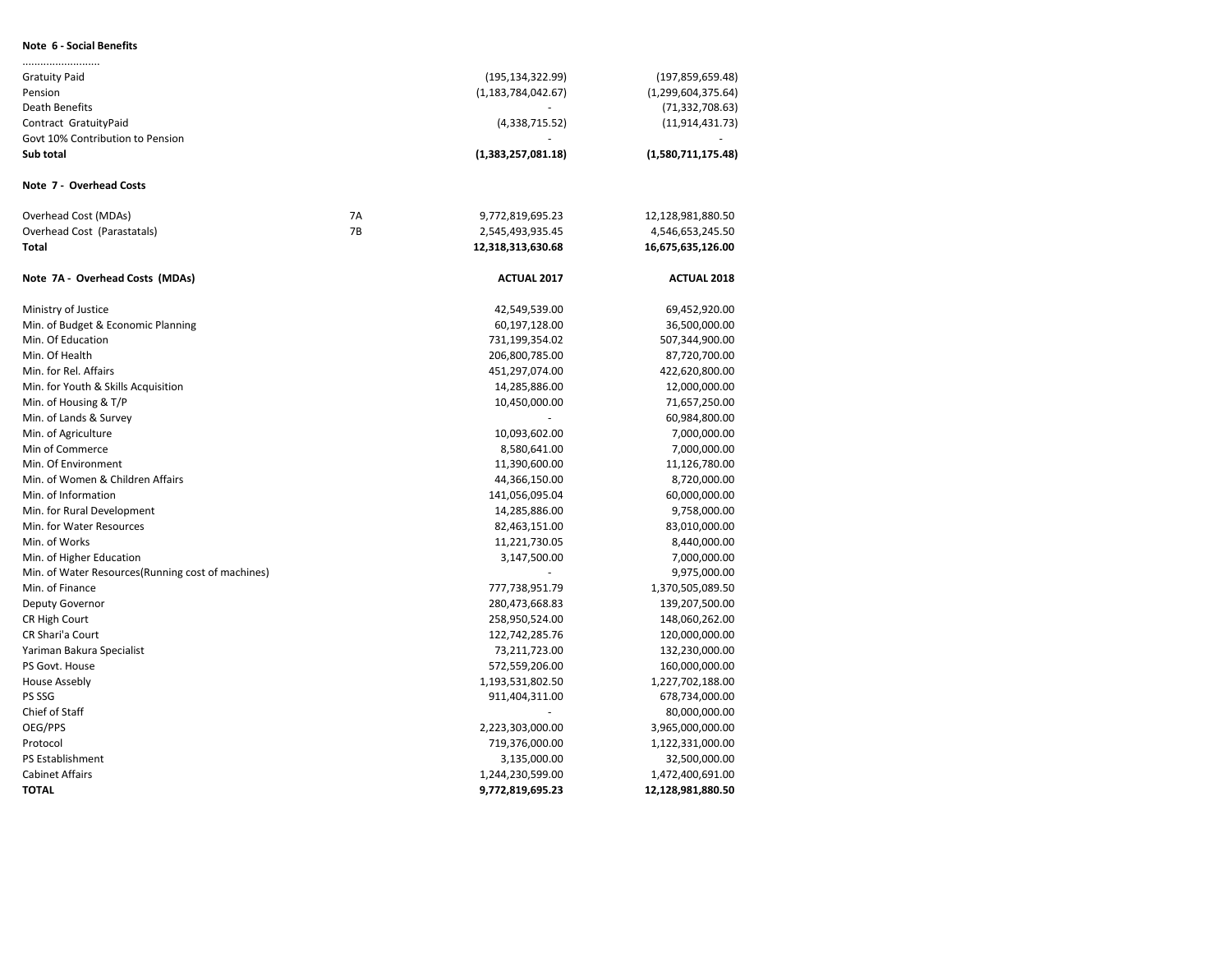| Note 7B - Overhead Costs (Parastatals)      | <b>ACTUAL 2017</b> | <b>ACTUAL 2018</b> |
|---------------------------------------------|--------------------|--------------------|
| <b>General Hospital Gusau</b>               | 9,973,173.99       | 9,000,000.00       |
| King Fahad (Feeding)                        |                    | 5,800,000.00       |
| King Fahad (Lab-reagent)                    |                    | 4,200,000.00       |
| General Hospital (VVF)                      | 2,777,100.00       | 2,250,000.00       |
| HSMB (Psychiatric Drugs)                    |                    | 6,552,000.00       |
| HSMB (Psychiatric Feeding)                  |                    | 3,200,000.00       |
| HSMB (Hospital Feeding)                     |                    | 7,200,000.00       |
| Animal Health (Feeding of Livestock)        |                    | 3,500,000.00       |
| Auditor General (State)                     | 26,445,692.00      | 40,340,000.00      |
| Perm. Sec. Civil Service Commission         | 10,450,000.00      | 7,000,000.00       |
| Local Government Pension Board              | 1,899,579.19       | 1,400,000.00       |
| <b>Administrative Department</b>            | 11,000,000.00      | 3,500,000.00       |
| <b>Hisbah Commission</b>                    | 5,732,779.00       | 6,900,000.00       |
| Directorate of sport                        | 21,218,197.00      | 37,110,000.00      |
| Hajj Commission                             | 1,006,537,388.00   | 736,264,420.00     |
| Zamfara State School of Nursing & Midwifery | 5,699,525.00       | 3,500,000.00       |
| <b>State Pension &amp; Gratuity</b>         | 4,611,743.75       | 3,500,000.00       |
| <b>Moon Sighting Committee</b>              |                    | 2,450,000.00       |
| <b>Prayer Timing Committee</b>              |                    | 1,400,000.00       |
| Sec. Final Account                          |                    | 2,900,000.00       |
| Anti Corruption Commission                  | 5,225,000.00       | 3,500,000.00       |
| Zakkat Board                                | 63,608,970.00      | 440,367,200.00     |
| <b>Public Complaints Commission</b>         | 7,728,289.00       | 3,500,000.00       |
| Judicial Service Commission                 | 1,712,501.02       | 1,400,000.00       |
| Council of Ulama                            |                    |                    |
| Sec. Exco                                   | 4,412,056.35       | 3,500,000.00       |
|                                             |                    | 2,600,000.00       |
| Sec. Speech Writing Committee               |                    | 3,500,000.00       |
| <b>Preaching Commission</b>                 | 25,241,212.00      | 13,750,000.00      |
| Shari'ah Research & Dev. Commission         | 5,225,000.00       | 3,500,000.00       |
| Office of The Head of Service               | 10,125,000.00      | 201,074,071.50     |
| Liason Officce Abuja                        | 15,069,300.00      | 17,500,000.00      |
| Liason Office Kaduna                        | 5,225,000.00       | 3,500,000.00       |
| <b>FGPC</b>                                 | 9,000,000.00       | 10,500,000.00      |
| Debt. Magt. Dept.                           |                    | 2,100,000.00       |
| ZESA(Standing Imprest)                      | 33,000,000.00      | 21,000,000.00      |
| Qur'anic Tajweed                            | 5,225,000.00       | 3,500,000.00       |
| ZASIEC                                      | 3,135,000.00       | 7,000,000.00       |
| <b>Stores Control Unit</b>                  |                    | 1,400,000.00       |
| Zamfara State Water Board                   | 143,926,429.00     | 7,000,000.00       |
| <b>ZUREPB</b>                               | 4,879,870.71       | 3,500,000.00       |
| Zamfara Radio                               | 2,200,000.00       | 1,400,000.00       |
| Directorate for Rural Water Supply          | 25,460,000.00      | 7,000,000.00       |
| Auditor General(Local Govt.)                | 5,225,000.00       | 3,500,000.00       |
| <b>Local Government Service Commission</b>  |                    | 2,100,000.00       |
| Hospital Services Management Board          | 42,412,393.00      | 3,500,000.00       |
| Primary Healthcare Board                    | 7,600,151.00       | 15,560,000.00      |
| Collage of Health Sciences & Tech.          | 3,745,614.00       | 2,800,000.00       |
| General Hospital T/Mafara                   |                    | 1,600,000.00       |
| General Hospital Gummi                      |                    | 1,600,000.00       |
| General Hospital K/Namoda                   |                    | 1,600,000.00       |
| General Hospital Anka                       |                    | 1,600,000.00       |
| General Hospital Tsafe                      |                    | 800,000.00         |
| General Hospital Bakura                     |                    | 800,000.00         |
| General Hospital Bukkuyum                   |                    | 800,000.00         |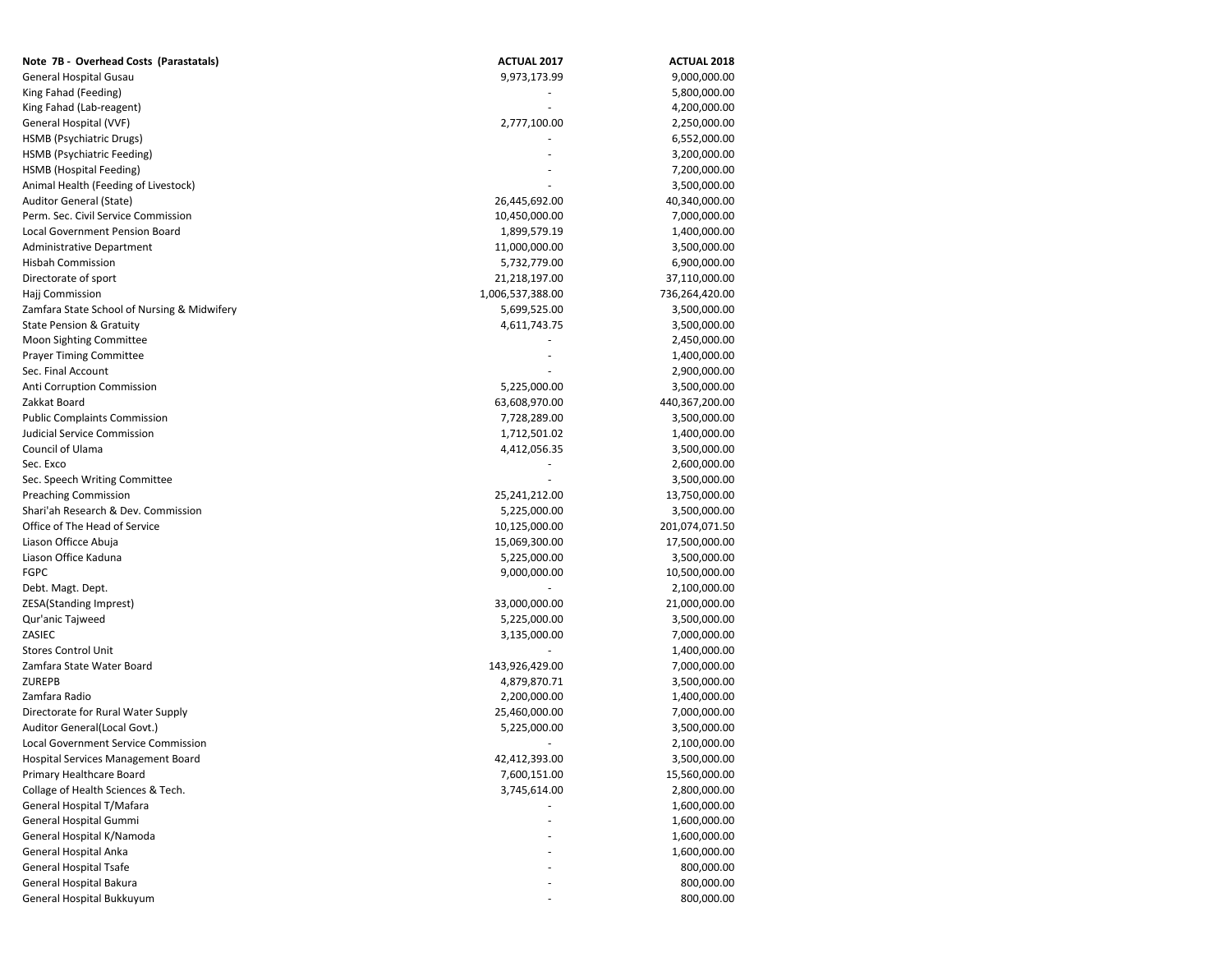| General Hospital Maradun                           |                | 800,000.00               |
|----------------------------------------------------|----------------|--------------------------|
| General Hospital Shinkafi                          |                | 800,000.00               |
| General Hospital Dansadau                          |                | 800,000.00               |
| General Hospital Zurmi                             |                | 800,000.00               |
| General Hospital Bungudu                           |                | 800,000.00               |
| General Hospital Mada                              |                | 800,000.00               |
| General Hospital B/Magaji                          |                | 800,000.00               |
| General Hospital Kagara<br>General Hospital Maru   |                | 800,000.00<br>800,000.00 |
| General Hospital Magami                            |                | 800,000.00               |
| General Hospital Moriki                            |                | 800,000.00               |
| General Hospital K/Daji                            |                | 800,000.00               |
| Psychiatric Hospital Anka                          | 10,431,371.00  | 800,000.00               |
| King Fahd General Hospital                         | 11,910,946.59  | 1,800,000.00             |
| Scholarship Board                                  |                | 1,750,000.00             |
| Livestock Dev. Project                             | 2,090,000.00   | 1,400,000.00             |
| <b>Inter Community Relations</b>                   | 3,768,207.74   | 1,400,000.00             |
| <b>Fire Service</b>                                | 8,162,507.45   | 9,000,000.00             |
| Home Grown School Feeding Programme                |                | 7,000,000.00             |
|                                                    |                | 31,000,000.00            |
| Abdu Gusau Polytechnic (Standing Imprest)          | 33,000,000.00  |                          |
| Agency for Mass Education                          | 3,135,000.00   | 2,100,000.00             |
| Zamfara Universal Basic Education                  | 222,685,800.00 |                          |
| Secondary School Feeding Board                     | 10,450,000.00  | 2,526,820,809.00         |
| VIO's Office                                       | 1,979,456.50   | 2,100,000.00             |
| State Council for Arts & Culture                   | 1,640,599.05   | 13,100,000.00            |
| SA, Assembly Service Commission                    |                | 3,500,000.00             |
| ZEMA                                               | 6,685,247.00   | 25,770,000.00            |
| ZACAREP                                            | 944,160.00     | 2,450,000.00             |
| PFMU                                               |                | 3,500,000.00             |
| Directorate of Public Private Partnership          | 993,974.55     | 2,100,000.00             |
| FASCO                                              |                | 9,600,000.00             |
| Directorate of Public Enlightenment, Media & Comm. | 1,435,000.00   | 22,060,000.00            |
| SDG                                                | 1,136,202.25   | 2,100,000.00             |
| SA, Deputy Governor                                |                | 3,500,000.00             |
| Dir. Of State Govt. Projects                       |                | 3,500,000.00             |
| <b>Commodity Board</b>                             | 9,474,677.00   | 2,100,000.00             |
| Dir. Of InterParty Rel.                            | 873,000.00     | 2,100,000.00             |
| Directorate of Animal Health                       | 1,926,570.00   | 3,500,000.00             |
| Recruitment & Quota System                         |                | 3,500,000.00             |
| <b>Female Education Board</b>                      | 132,395,545.00 | 91,584,745.00            |
| Fadama III Project                                 |                | 2,100,000.00             |
| <b>Political Affairs</b>                           |                | 1,400,000.00             |
| Directorate of Election Matters                    |                | 1,800,000.00             |
| Prerogative of Mercy                               |                | 3,000,000.00             |
| Legacy Newspaper(Imprest)                          | 1,435,000.00   | 1,600,000.00             |
| Zamfara Radio(Imprest)                             |                | 3,000,000.00             |
| <b>Teachers Service Board</b>                      |                | 3,000,000.00             |
| Arabic & Islamic Educ. Board                       |                | 3,000,000.00             |
| <b>Science Teachers Board</b>                      |                | 3,000,000.00             |
| Agency for Nomadic Educ.                           |                | 1,800,000.00             |
| <b>COE Maru</b>                                    | 132,395,545.03 | 7,500,000.00             |
| <b>State Library Board</b>                         |                | 1,800,000.00             |
| Provost, ZACAS                                     | 36,071,197.00  | 2,500,000.00             |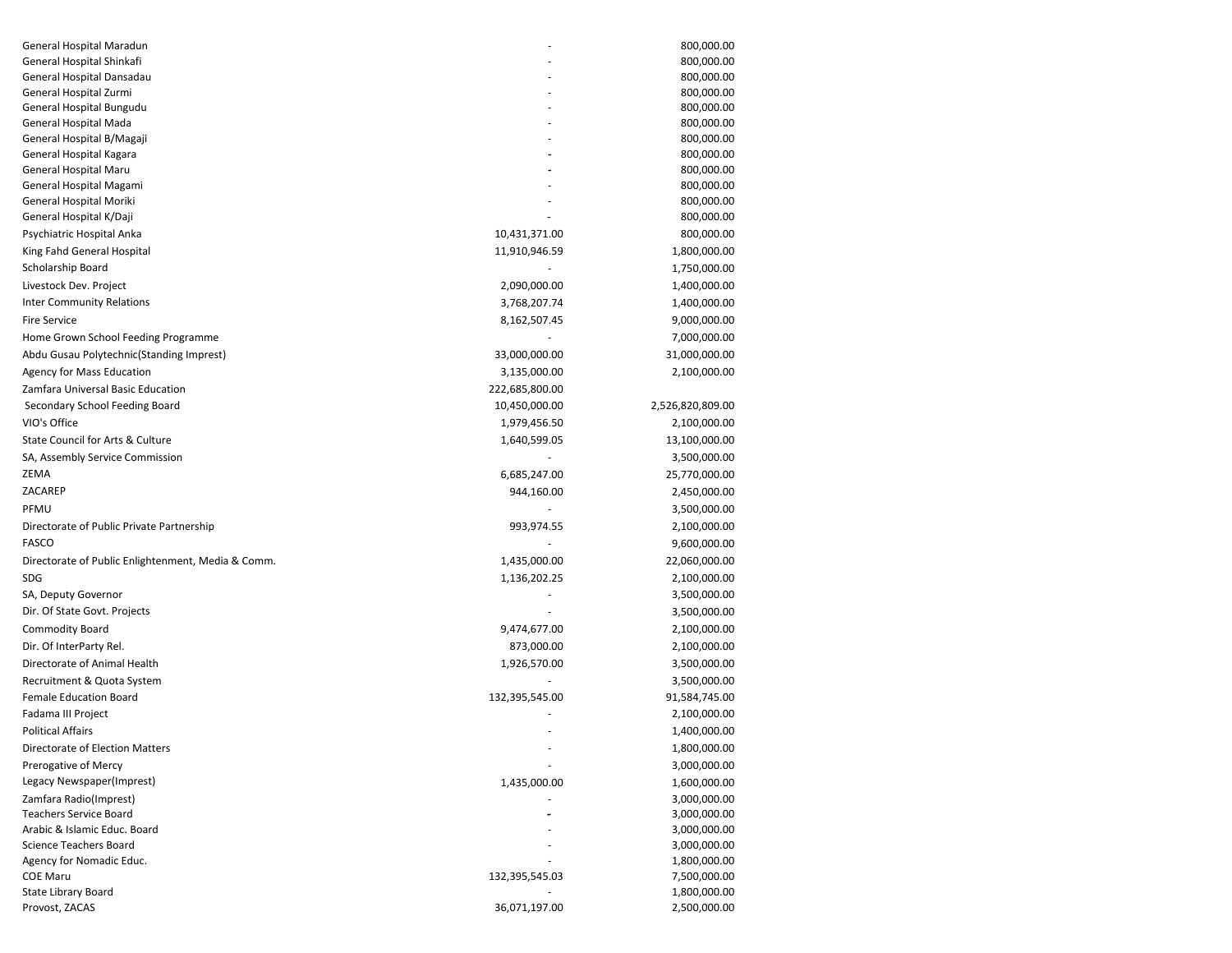| <b>TOTAL</b><br><b>GRAND TOTAL</b>               | 2,545,493,935.45<br>12,318,313,630.68 | 4,546,653,245.50<br>16,675,635,126.00 |
|--------------------------------------------------|---------------------------------------|---------------------------------------|
| ZAPA                                             |                                       | 300,000.00                            |
| <b>TRACTOR HIRING</b>                            | 10,450,000.00                         | 100,000.00                            |
| <b>AMUSEMENT PARK</b>                            |                                       | 200,000.00                            |
| FIRE SERVICES ANKA                               |                                       | 600,000.00                            |
| FIRE SERVICES GUMMI                              |                                       | 600,000.00                            |
| <b>GUSAU CENTRAL MARKET</b>                      |                                       | 300,000.00                            |
| <b>QUR'ANIC RECITATION IMPREST</b>               |                                       | 7,500,000.00                          |
| ZAMCODA                                          |                                       | 200,000.00                            |
| <b>CONFLICT RESOLUTION</b>                       |                                       | 300,000.00                            |
| <b>IFAD</b>                                      |                                       | 300,000.00                            |
| <b>RUWATSAN</b>                                  |                                       | 300,000.00                            |
| <b>INVESTMENT COMPANY</b>                        |                                       | 400,000.00                            |
| <b>HOTELS BOARD</b>                              |                                       | 400,000.00                            |
| <b>FERTILIZER COMPANY</b>                        |                                       | 400,000.00                            |
| <b>AGENCY FOR NGO's</b>                          |                                       | 200,000.00                            |
| SA ASSEMBLY                                      |                                       | 600,000.00                            |
| ZAROMA                                           |                                       | 400,000.00                            |
| <b>Apex Fermers</b>                              |                                       | 900,000.00                            |
| SA Duret                                         |                                       | 1,500,000.00                          |
| <b>Housing Cooperation</b>                       |                                       | 600,000.00                            |
| <b>History Bureau</b>                            |                                       | 900,000.00                            |
| S A OEG                                          |                                       | 1,500,000.00                          |
| Fire Services K/N                                |                                       | 1,200,000.00                          |
| Fire Services T/M                                |                                       | 1,200,000.00                          |
| Directorate of Skills Acquization                |                                       | 900,000.00                            |
| <b>Government Printing</b>                       |                                       | 1,000,000.00                          |
| Directorate of Afforestation                     | 3,135,000.00                          | 2,100,000.00                          |
| Islamic Organisation and Quranic Schools Welfare | 5,225,000.00                          | 2,500,000.00                          |
| <b>DRWS</b>                                      |                                       | 1,500,000.00                          |
| <b>Bureau of Statistics</b>                      |                                       | 1,500,000.00                          |
| ZADP                                             | 22,963,452.00                         | 1,200,000.00                          |
| <b>Works School</b>                              |                                       | 1,000,000.00                          |
| Law Reform Commission                            |                                       | 1,000,000.00                          |
| Callege of Animal Heaith & Husbandry             | 9,000,000.00                          | 2,500,000.00                          |
|                                                  |                                       |                                       |

**- - - - - - -**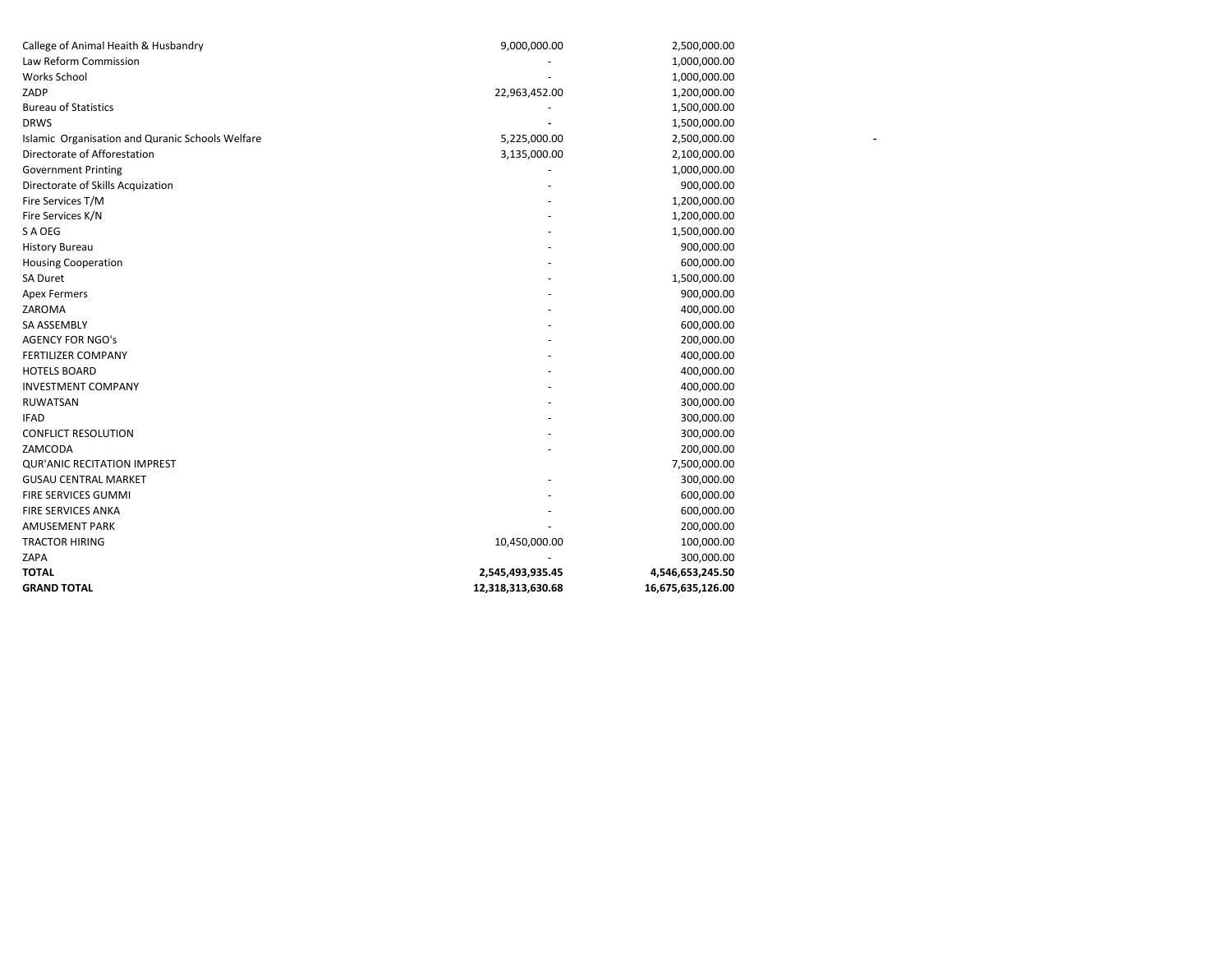| (19, 279, 000.00)                       |
|-----------------------------------------|
| (23,458,000.00)                         |
| (20,070,000.00)                         |
| (22,639,000.00)                         |
| (85, 446, 000.00)<br>(112, 621, 000.00) |
|                                         |
|                                         |

| Note 9                        |                    |                  |  |
|-------------------------------|--------------------|------------------|--|
| Amount Paid (Retention Money) | (105, 494, 685.57) | (142,599,464.67) |  |
| Total                         | (105, 494, 685.57) | (142,599,464.67) |  |

| (142, 599, 464.67) | ۰ |
|--------------------|---|
| (142,599,464.67)   | ۰ |

|                                                     | <b>Actual Exp.</b> | <b>Original Budget</b> | <b>Final Budget</b> | Variance           |
|-----------------------------------------------------|--------------------|------------------------|---------------------|--------------------|
|                                                     | 2018               | 2018                   | 2018                | 2018               |
| <b>Note 10 - General Public Services</b>            |                    |                        |                     |                    |
| <b>Executive and Legislative Organs</b>             | (849, 734, 053.70) | 405,000,000.00         | 405,000,000.00      | (444, 734, 053.70) |
| <b>Financial and Fiscal Affairs</b>                 | (101, 968, 086.44) | 1,410,000,000.00       | 1,410,000,000.00    | 1,308,031,913.56   |
| Economic Aid to Developing Countries and Transition | (21, 243, 351.34)  | 2,920,000,000.00       | 2,920,000,000.00    | 2,898,756,648.66   |
| Economic Aid routed through International Organs.   | (1,206,622,356.26) | 790,000,000.00         | 790,000,000.00      | (416, 622, 356.26) |
| <b>General Personnel Services</b>                   | (2,911,901,620.83) | 2,511,901,620.83       | 2,511,901,620.83    | (374,066,880.78)   |
| <b>Other General Services</b>                       | (167, 078, 875.42) | 634,049,189.59         | 634,049,189.59      | (400,000,000.00)   |
| General Public Services Not Elsewhere Classified    | (148, 703, 459.40) | 634,049,189.59         | 634,049,189.59      | 485,345,730.19     |
| Total                                               | (5,407,251,803.40) | 9,305,000,000.00       | 9,305,000,000.00    | 3,897,748,196.60   |
| <b>Note 11 - Economic Affairs</b>                   |                    |                        |                     |                    |
| <b>General Economic and Commercial Affairs</b>      |                    |                        |                     |                    |
| Agriculture                                         | (851,906,369.34)   | 3,400,000,000.00       | 1,400,000,000.00    | 548,093,630.66     |
| Electricity                                         | (186, 719, 506.27) | 8,600,000,000.00       | 4,600,000,000.00    | 4,413,280,493.73   |
| Construction                                        | (3,082,904,565.21) | 12,500,000,000.00      | 10,500,000,000.00   | 7,417,095,434.79   |
| Road Transport                                      | (540, 931, 983.95) | 1,728,000,000.00       | 1,400,000,000.00    | 859,068,016.05     |
| Railway Transport                                   |                    |                        |                     |                    |
| Communication                                       | ÷                  |                        |                     |                    |
| Tourism                                             |                    |                        |                     |                    |
| R & D Agriculture Forestry Fishing and Hunting      | (30,516,109.67)    | 8,700,000,000.00       |                     | (30,516,109.67)    |
| R & D Other Industries                              |                    |                        |                     |                    |
| Total                                               | (4,692,978,534.44) | 34,928,000,000.00      | 17,900,000,000.00   | 13,207,021,465.56  |
| <b>Note 12 - Environmental Protection</b>           |                    |                        |                     |                    |
| Waste Management                                    |                    |                        |                     |                    |
| Waste Water Management                              |                    | 8,000,000,000.00       | 8,000,000,000.00    | 8,000,000,000.00   |
| <b>Pollution Abatement</b>                          |                    |                        |                     |                    |
| <b>Environmental Protection</b>                     |                    | 10,024,126,000.00      | 10,015,000,000.00   | 10,015,000,000.00  |
| Total                                               |                    | 18,024,126,000.00      | 18,015,000,000.00   | 18,015,000,000.00  |
| <b>Note 13 - Housing and Community Amenities</b>    |                    |                        |                     |                    |
| <b>Housing Development</b>                          |                    | 1,500,000,000.00       | 70,000,000.00       | 70,000,000.00      |
| <b>Community Development</b>                        |                    |                        |                     |                    |
| <b>Water Supply</b>                                 | (1,200,000,000.00) | 800,000,000.00         |                     | (1,200,000,000.00) |
| Housing and Community Amenities N.E.C.              |                    | 200,000,000.00         | 665,000,000.00      | 665,000,000.00     |
| Total                                               | (1,200,000,000.00) | 2,500,000,000.00       | 735,000,000.00      | (465,000,000.00)   |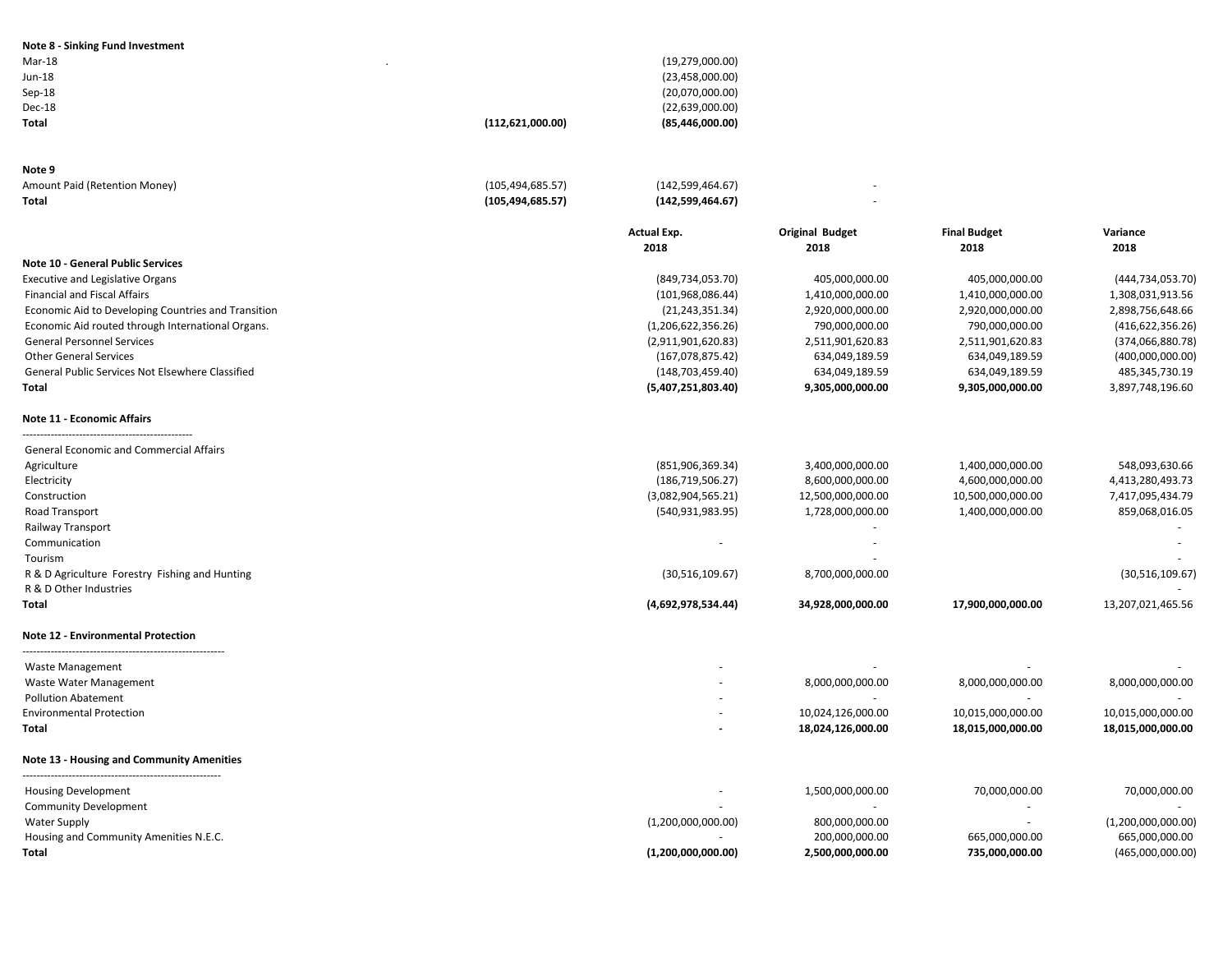### **Note 14 - Health**

| <b>General Medical Services</b>              |                    | (41,807,826.59)        | 150,000,000.00    | 150,000,000.00           | 108,192,173.41    |
|----------------------------------------------|--------------------|------------------------|-------------------|--------------------------|-------------------|
| <b>Paramedical Services</b>                  |                    |                        | 350,000,000.00    | 350,000,000.00           | 350,000,000.00    |
| <b>General Hospital Services</b>             |                    | (1,800,000,000.00)     | 2,500,000,000.00  | 2,500,000,000.00         | 700,000,000.00    |
| <b>Public Health Services</b>                |                    |                        | 3,000,000,000.00  | 3,000,000,000.00         |                   |
| Total                                        |                    | (1,841,807,826.59)     | 6,000,000,000.00  | 6,000,000,000.00         | 4,158,192,173.41  |
|                                              |                    |                        |                   |                          |                   |
| Note 15 - Education                          |                    |                        |                   |                          |                   |
| <b>Primary Education</b>                     |                    | (300,000,000.00)       | 2,804,000,000.00  | 2,804,000,000.00         | 2,504,000,000.00  |
| Lower Secondary Education                    |                    | (2,800,000,000.00)     | 1,900,000,000.00  | 1,900,000,000.00         | (900,000,000.00)  |
| Second Stage of Tertiary Education           |                    | (12,990,251.58)        |                   | $\overline{\phantom{a}}$ | (12,990,251.58)   |
| <b>Education Not Defined by Level</b>        |                    |                        | 800,000,000.00    | 800,000,000.00           | 800,000,000.00    |
| Subsidiary Services to Education             |                    |                        | 7,800,000,000.00  | 7,800,000,000.00         | 7,800,000,000.00  |
| <b>Total</b>                                 |                    | (3, 112, 990, 251.58)  | 13,304,000,000.00 | 13,304,000,000.00        | 10,191,009,748.42 |
| <b>GRAND TOTAL</b>                           |                    | (16, 255, 028, 416.01) |                   |                          |                   |
|                                              |                    |                        |                   |                          |                   |
| Note 16 - Proceeds from Aids and Grants      | ACTUAL 2017        | <b>ACTUAL 2018</b>     |                   |                          |                   |
| <b>College of Education Maru</b>             | 437,371,208.63     | 318,830,100.00         |                   |                          |                   |
| Abdu Gusau Polytechnic                       | 444,952,910.00     | 254,037,313.13         |                   |                          |                   |
| School of Health Technology Tsafe            | 2,207,200.00       | $\sim$                 |                   |                          |                   |
| School of Nursing And Midwifery              | 10,340,000.00      | $\sim$                 |                   |                          |                   |
| <b>TOTAL:</b>                                | 894,871,318.63     | 572,867,413.13         |                   |                          |                   |
| Note 17 - Proceeds from Internal Loans       | ACTUAL 2017        | ACTUAL 2018            |                   |                          |                   |
| <b>ZENITH BANK</b>                           | 1,200,000,000.00   |                        |                   |                          |                   |
| <b>UBE BANK</b>                              | $\sim$             |                        |                   |                          |                   |
| <b>ACCESS BANK</b>                           | 3,000,000,000.00   |                        |                   |                          |                   |
| <b>FIDELITY BANK</b>                         | 1,218,000,000.00   |                        |                   |                          |                   |
| <b>TOTAL</b>                                 | 5,418,000,000.00   |                        |                   |                          |                   |
| Note 18 - Budget Support Programme           | ACTUAL 2017        | <b>ACTUAL 2018</b>     |                   |                          |                   |
| <b>JANUARY</b>                               | 1,111,000,000.00   | 700,000,000.00         |                   |                          |                   |
| FEBUARY                                      | 1,111,000,000.00   |                        |                   |                          |                   |
| <b>MARCH</b>                                 | 1,111,000,000.00   |                        |                   |                          |                   |
| APRIL                                        | 1,111,000,000.00   |                        |                   |                          |                   |
| MAY                                          | 1,111,000,000.00   |                        |                   |                          |                   |
| JUNE                                         | 1,000,000,000.00   |                        |                   |                          |                   |
| JULY                                         | 1,000,000,000.00   |                        |                   |                          |                   |
| <b>AUGUST</b>                                | 800,000,000.00     |                        |                   |                          |                   |
| SEPTEMBER                                    |                    |                        |                   |                          |                   |
| <b>OCTOBER</b>                               | 900,000,000.00     |                        |                   |                          |                   |
| <b>NOVEMBER</b>                              | 800,000,000.00     | 4,947,010.51           |                   |                          |                   |
| <b>DECEMBER</b>                              | 800,000,000.00     |                        |                   |                          |                   |
| <b>TOTAL</b>                                 | 10,855,000,000.00  | 704,947,010.51         |                   |                          |                   |
| Note 19 - Loans Repayment - Bond (Principal) | <b>ACTUAL 2017</b> | <b>ACTUAL 2018</b>     |                   |                          |                   |
| MAY                                          | 356,232,190.80     | 419,365,440.82         |                   |                          |                   |
| <b>NOVEMBER</b>                              | 386,511,927.02     | 455,011,503.29         |                   |                          |                   |
| <b>TOTAL</b>                                 | 742,744,117.82     | 874,376,944.11         |                   |                          |                   |